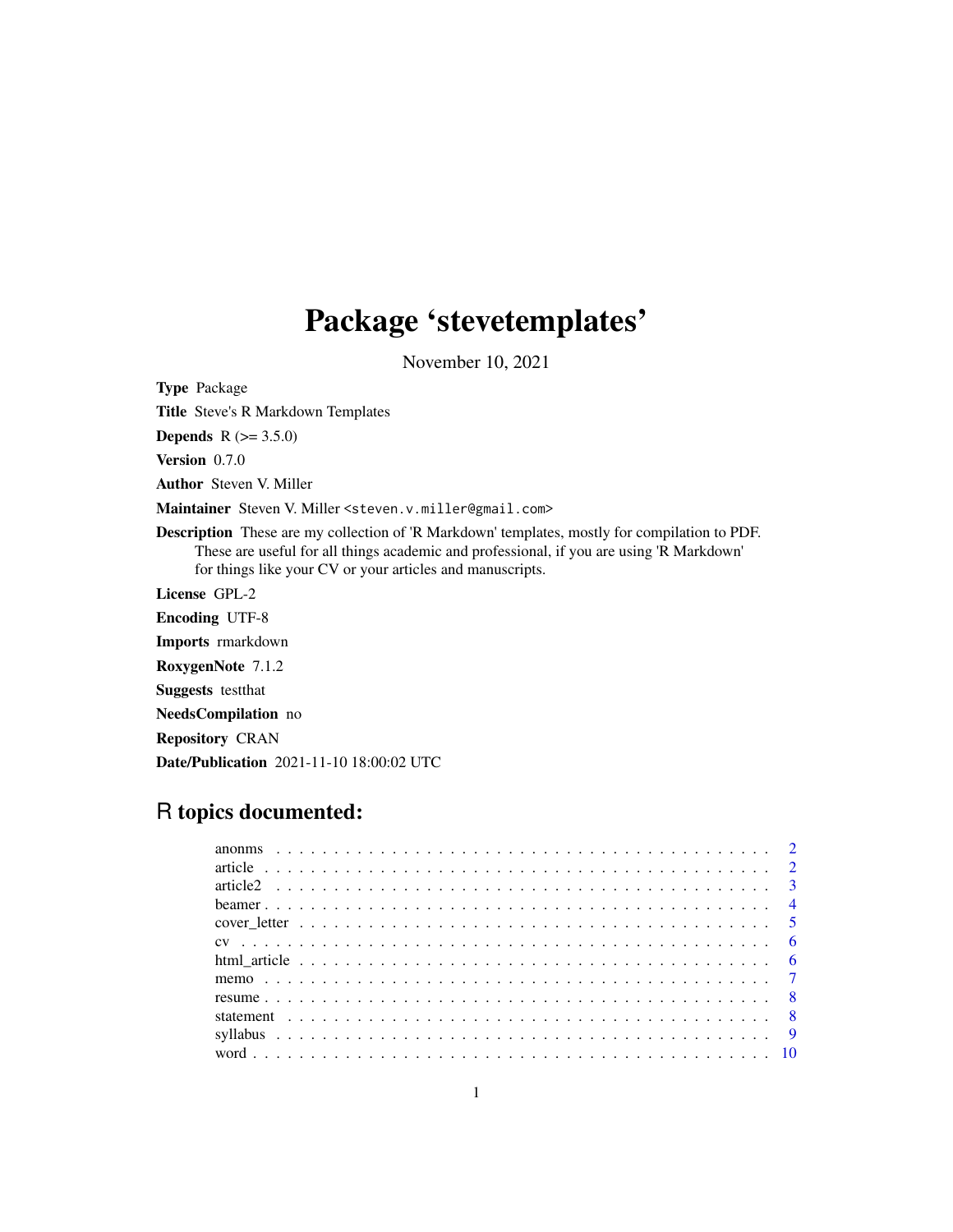#### <span id="page-1-0"></span>**Index** [11](#page-10-0)

#### Description

The R Markdown template Steve used once for an anonymous manuscript submission that needed to look an exact way. I've used this only once for a manuscript submission to a particular journal. It was not published. I have not had the occasion to submit there again.

#### Usage

anonms(...)

templ\_anonms()

# Arguments

... Arguments to [rmarkdown::pdf\\_document](#page-0-0).

# About YAML header fields

This section documents some of the YAML fields to know for this template. Honestly, this looks like a boilerplate R Markdown template. I think runhead is the only parameter unique to this document. It's also mandatory. Other fields that you can see in the skeleton (e.g. title, name, affiliation) are borrowed from other templates and explicated there.

> FIELD DESCRIPTION runhead A shortened version of title to treat as a running head

article *Steve's First Article/Manuscript Template*

### Description

A template for academic articles/manuscripts. For more information, see here: [http://svmiller.](http://svmiller.com/blog/2020/09/another-rmarkdown-article-template/) [com/blog/2020/09/another-rmarkdown-article-template/](http://svmiller.com/blog/2020/09/another-rmarkdown-article-template/).

#### Usage

```
article(...)
```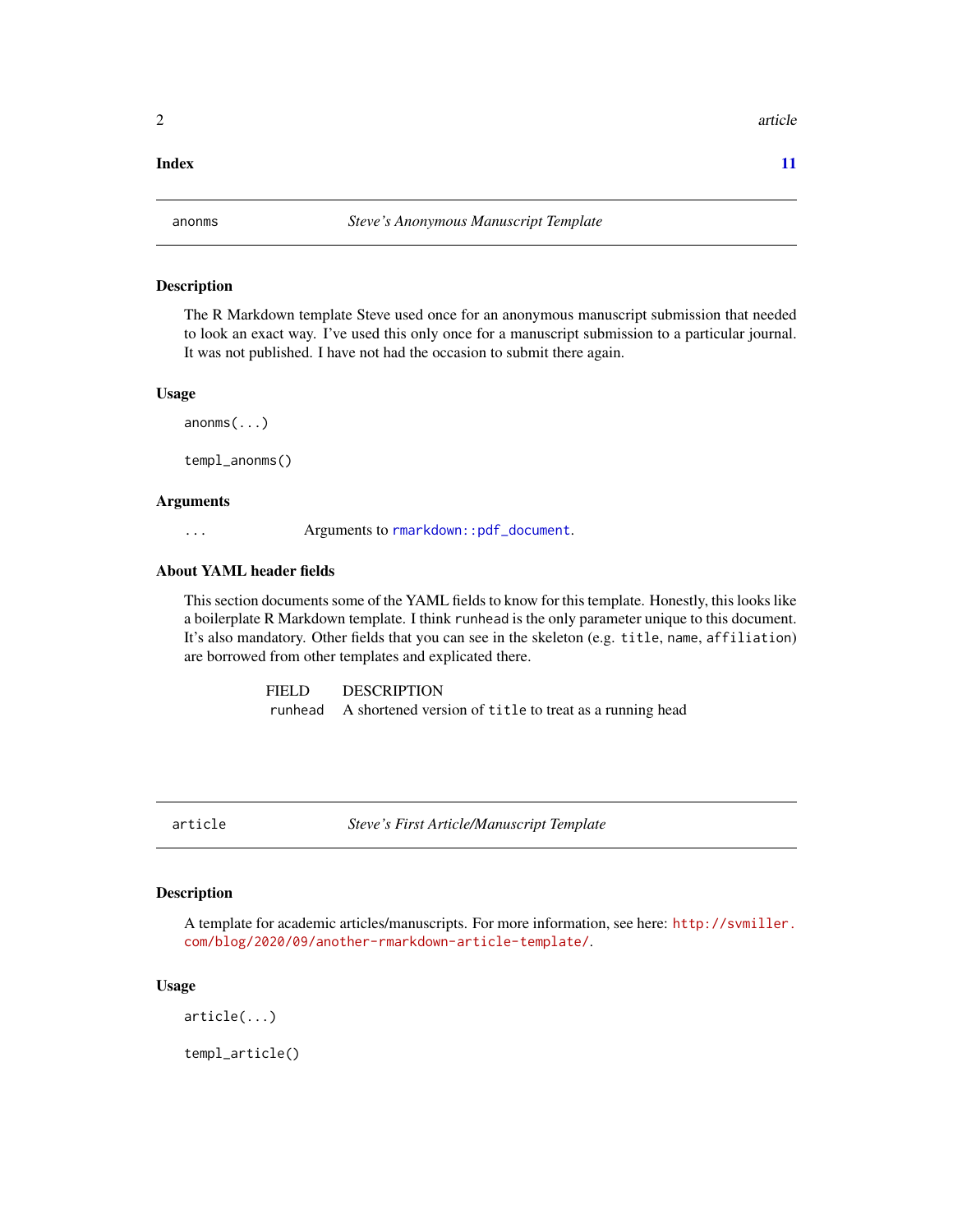#### <span id="page-2-0"></span>article2 3

#### Arguments

... Arguments to [rmarkdown::pdf\\_document](#page-0-0).

#### About YAML header fields

This section documents some of the YAML fields to know for this template.

| FIELD               | <b>DESCRIPTION</b>                                                                          |
|---------------------|---------------------------------------------------------------------------------------------|
| name                | name of the author                                                                          |
| affiliation         | the affiliation of the author                                                               |
| thanks              | A place to thank people for their input, identify corresponding author, etc.                |
| abstract            | include an abstract of the paper here                                                       |
| keywords            | some keywords for the manuscript                                                            |
| anonymous           | logical, defaults to FALSE. If TRUE, scrubs all identifying author info for peer review     |
| removetitleabstract | logical, defaults to FALSE. If TRUE, removes title/abstract for peer review (if you'd like) |
| appendix            | optional, but specifies appendix figure/table prefices                                      |
| endnotes            | logical, defaults to FALSE. If TRUE, makes R Markdown footnotes as endnotes                 |
| twocol              | logical, defaults to FALSE. If TRUE, makes document two-column format                       |
|                     |                                                                                             |

| article |  |  |
|---------|--|--|
|         |  |  |

Steve's 2nd Article/Manuscript Template

# Description

Another template for academic articles/manuscripts. For more information, see here: [http://](http://svmiller.com/blog/2020/09/another-rmarkdown-article-template/) [svmiller.com/blog/2020/09/another-rmarkdown-article-template/](http://svmiller.com/blog/2020/09/another-rmarkdown-article-template/). Please note that xelatex is functionally required for this template/function.

#### Usage

```
article2(...)
```
templ\_article2()

#### Arguments

... Arguments to [rmarkdown::pdf\\_document](#page-0-0).

# Details

If your version of TeX comes by way of Yihui Xie's tinytex, you'll want to additionally install the "xurl" library. Otherwise, you'll get a vague error about a missing LaTeX dependency. tinytex::tlmgr\_install("xurl") should suffice. I thank Ian Adams and Cornelius Hennch for finding this issue and pointing to this solution.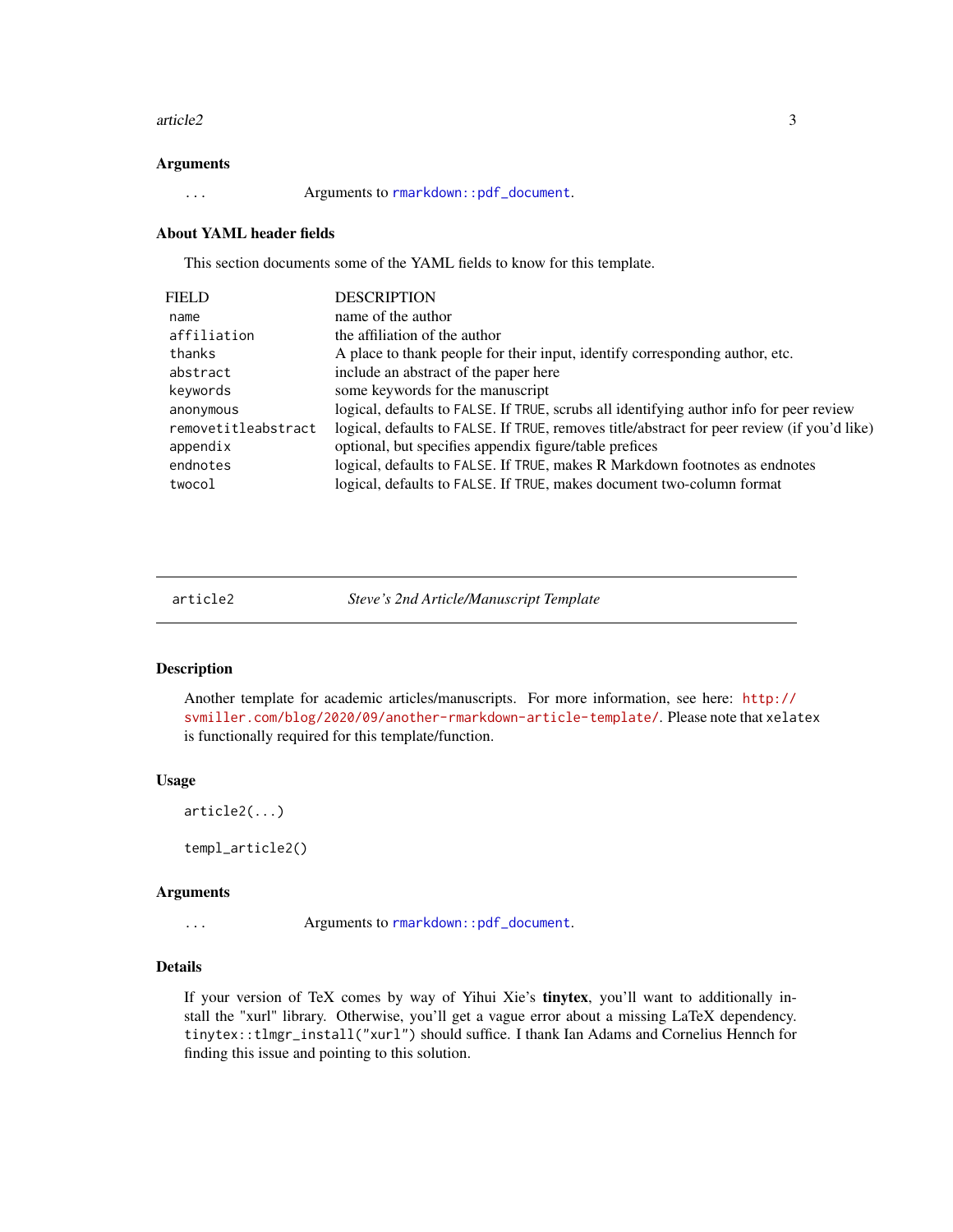<span id="page-3-0"></span>4 beamer

# About YAML header fields

This section documents some of the YAML fields to know for this template. Much should've been carried over from my first article/manuscript template. Please yell at me/raise an issue on the Github repo if I didn't.

| <b>FIELD</b>        | <b>DESCRIPTION</b>                                                                             |
|---------------------|------------------------------------------------------------------------------------------------|
| name                | name of the author                                                                             |
| affiliation         | the affiliation of the author                                                                  |
| thanks              | A place to thank people for their input, identify corresponding author, etc.                   |
| abstract            | include an abstract of the paper here                                                          |
| keywords            | some keywords for the manuscript                                                               |
| anonymous           | logical, defaults to FALSE. If TRUE, scrubs all identifying author info for peer review        |
| removetitleabstract | logical, defaults to FALSE. If TRUE, removes title/abstract for peer review (if you'd like)    |
| appendix            | optional, but specifies appendix figure/table prefices                                         |
| endnotes            | logical, defaults to FALSE. If TRUE, makes R Markdown footnotes as endnotes                    |
| pandocparas         | logical, defaults to FALSE. If TRUE, keeps Pandoc's default paragraph format                   |
| sansitup            | logical, defaults to FALSE. If TRUE, better mimics ACM's use of sans fonts for section headers |
| mainfont            | optional (I think?), but it's the main font to use with xelatex. I use cochineal here.         |
| sansfont            | optional, only necessary if sansitup: TRUE. Specifies sans font. I recommend Linux Biolinum    |
| doublespacing       | optional, if anything is here to process, this will double-space the document.                 |

beamer *Steve's Beamer Template*

#### Description

This is the R Markdown template I use for in-class or in-person presentations. For a discussion of some of its features, see here: <http://svmiller.com/blog/2019/08/r-markdown-template-beamer-presentations/>.

#### Usage

beamer(...)

templ\_beamer()

#### Arguments

... Arguments to [rmarkdown::beamer\\_presentation](#page-0-0).

### Details

Note that xelatex is not required for this template but is heavily suggested. If you elect to use xelatex, you *must* supply something in titlefont: and mainfont: that your particular LaTeX installation will recognize. See discussion here: [https://github.com/svmiller/stevetemplates/](https://github.com/svmiller/stevetemplates/issues/4) [issues/4](https://github.com/svmiller/stevetemplates/issues/4)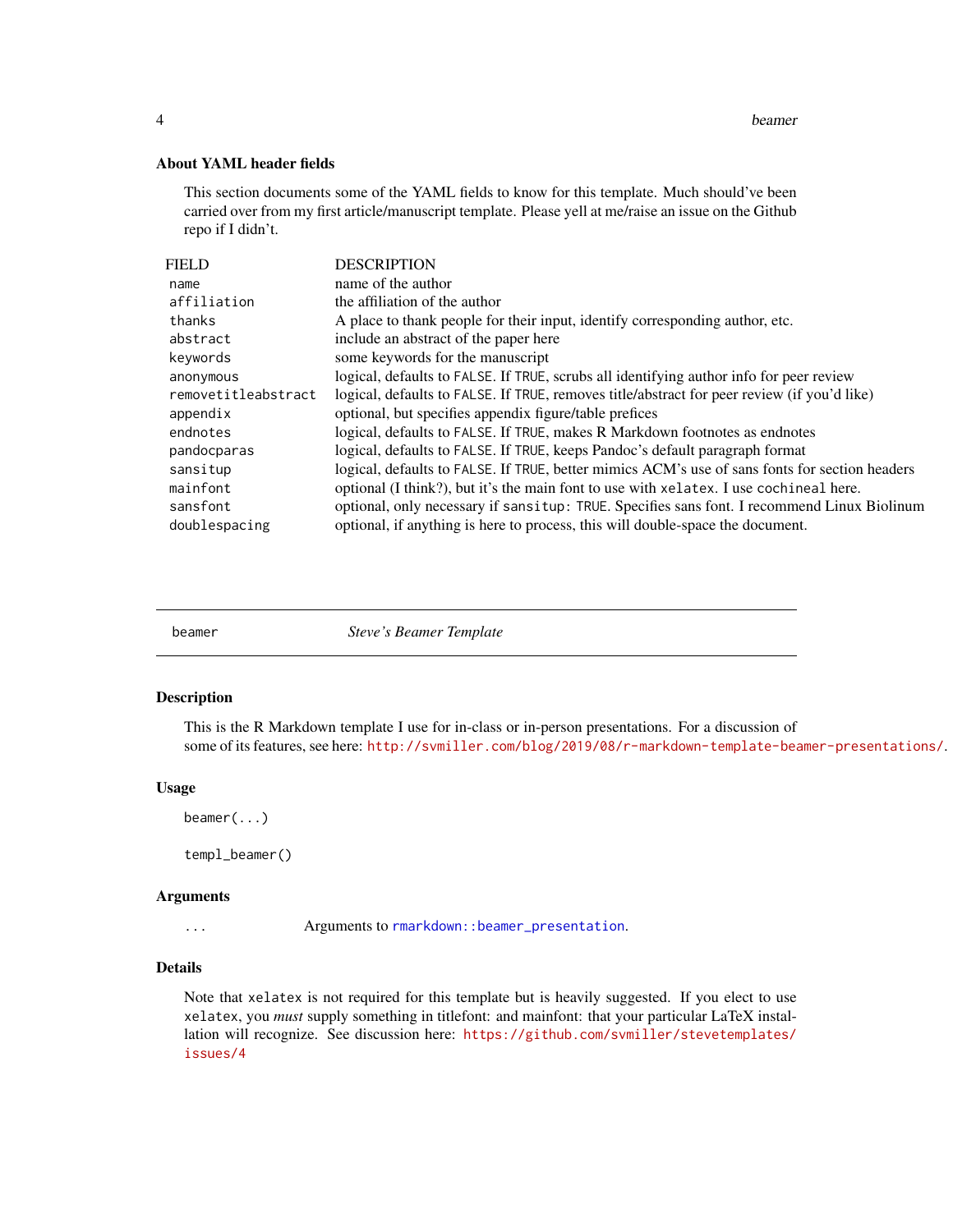# <span id="page-4-0"></span>cover\_letter 5

# About YAML header fields

| FIELD          | <b>DESCRIPTION</b>                                                                                    |
|----------------|-------------------------------------------------------------------------------------------------------|
| title          | Title of the presentation                                                                             |
| subtitle       | Subtitle of the presentation. Optional, but useful. For in-class lectures, I put the class name here. |
| institute      | List your department/college here. Optional.                                                          |
| titlegraphic   | Put a path to university watermark here. Optional.                                                    |
| scaletg        | Scale titlegraphic relative to the width of the document. Optional, defaults to .25.                  |
| make149        | Logical, gives 14:9 dimension to presentation (my favorite). Optional, defaults to FALSE.             |
| mainfont       | The main font to use with xelatex. I use Open Sans here. Optional, but recommended.                   |
| titlefont      | The font for slide titles. I use Titillium Web here. Optional, but recommended.                       |
| primarycolor   | Specifies a "primary" color in six-digit RGB color. Defaults to 522D80. Optional.                     |
| secondarycolor | Specifies a "secondary" color in six-digit RGB color. Defaults to F56600. Optional.                   |

cover\_letter *Steve's (Non-Academic) Cover Letter Template*

# Description

A template for cover letters when applying for non-academic jobs. For more information, see here: <https://twitter.com/stevenvmiller/status/1320831949469065218>. This template will force the use of xelatex.

### Usage

cover\_letter(...)

templ\_cover\_letter()

# Arguments

... Arguments to [rmarkdown::pdf\\_document](#page-0-0).

#### About YAML header fields

This section documents some of the YAML fields to know for this template.

| FIELD       | <b>DESCRIPTION</b>                                                      |
|-------------|-------------------------------------------------------------------------|
| author      | name of the author                                                      |
| address     | the author's address, which can (and should) be piped with   separators |
| email       | the author's email                                                      |
| url         | the author's website domain                                             |
| phone       | the author's phone number                                               |
| fontawesome | logical, defaults to TRUE. If TRUE, use fontawesome icons               |
|             |                                                                         |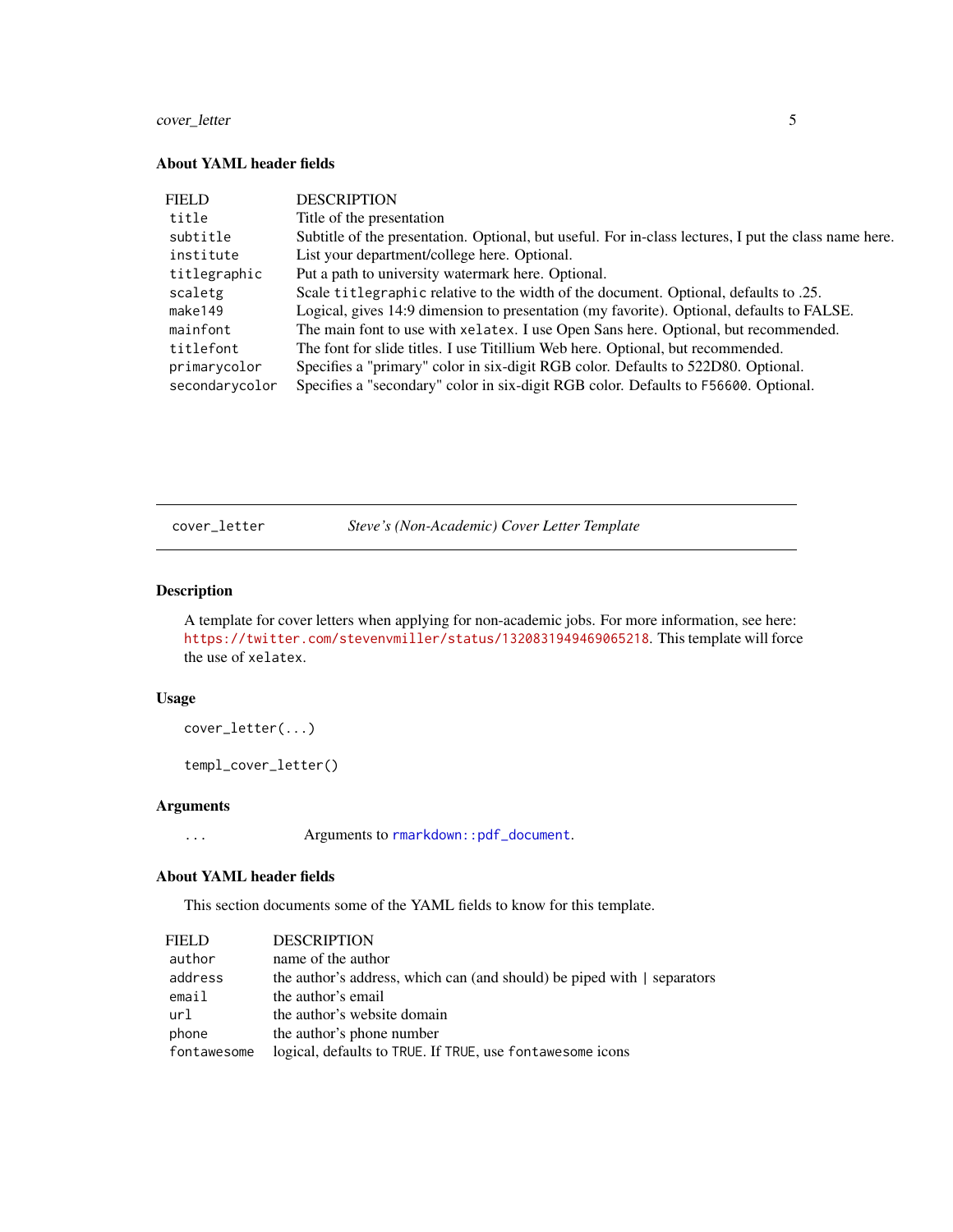<span id="page-5-0"></span>6 html\_article

| mainfont  | The main font to use with xelatex. I use cochineal here. Optional, but recommended.       |
|-----------|-------------------------------------------------------------------------------------------|
| monofont  | The monospaced font to use with xelatex. I use Fira Code here. Optional, but recommended. |
| date      | Specify a date format                                                                     |
| greetings | Specify a salutations to start the letter                                                 |

#### cv *Steve's Academic CV Template*

# Description

A template for academic CVs. For more information, see here: [http://svmiller.com/blog/](http://svmiller.com/blog/2016/03/svm-r-markdown-cv/) [2016/03/svm-r-markdown-cv/](http://svmiller.com/blog/2016/03/svm-r-markdown-cv/).

# Usage

cv(...)

templ\_cv()

# Arguments

... Arguments to [rmarkdown::pdf\\_document](#page-0-0).

# About YAML header fields

This section documents some of the YAML fields to know for this template.

| <b>FIELD</b> | <b>DESCRIPTION</b>                                                           |
|--------------|------------------------------------------------------------------------------|
| author       | name of the author                                                           |
| jobtitle     | appears as first row in the CV                                               |
| address      | appears as second row in the CV                                              |
| fontawesome  | logical, defaults to TRUE. If TRUE, use fontawesome icons                    |
| email        | your email, for the third row                                                |
| github       | optional, displays Github user name on third row                             |
| orcid        | optional, displays ORCID ID on third row                                     |
| phone        | optional, displays your phone number on third row                            |
| web          | optional, displays your domain name on third row                             |
| updated      | optional, displays (on third row) when file was last updated                 |
| keywords     | not terribly useful, but some keywords to embed in PDF so Google may find it |

html\_article *Steve's HTML Article Template*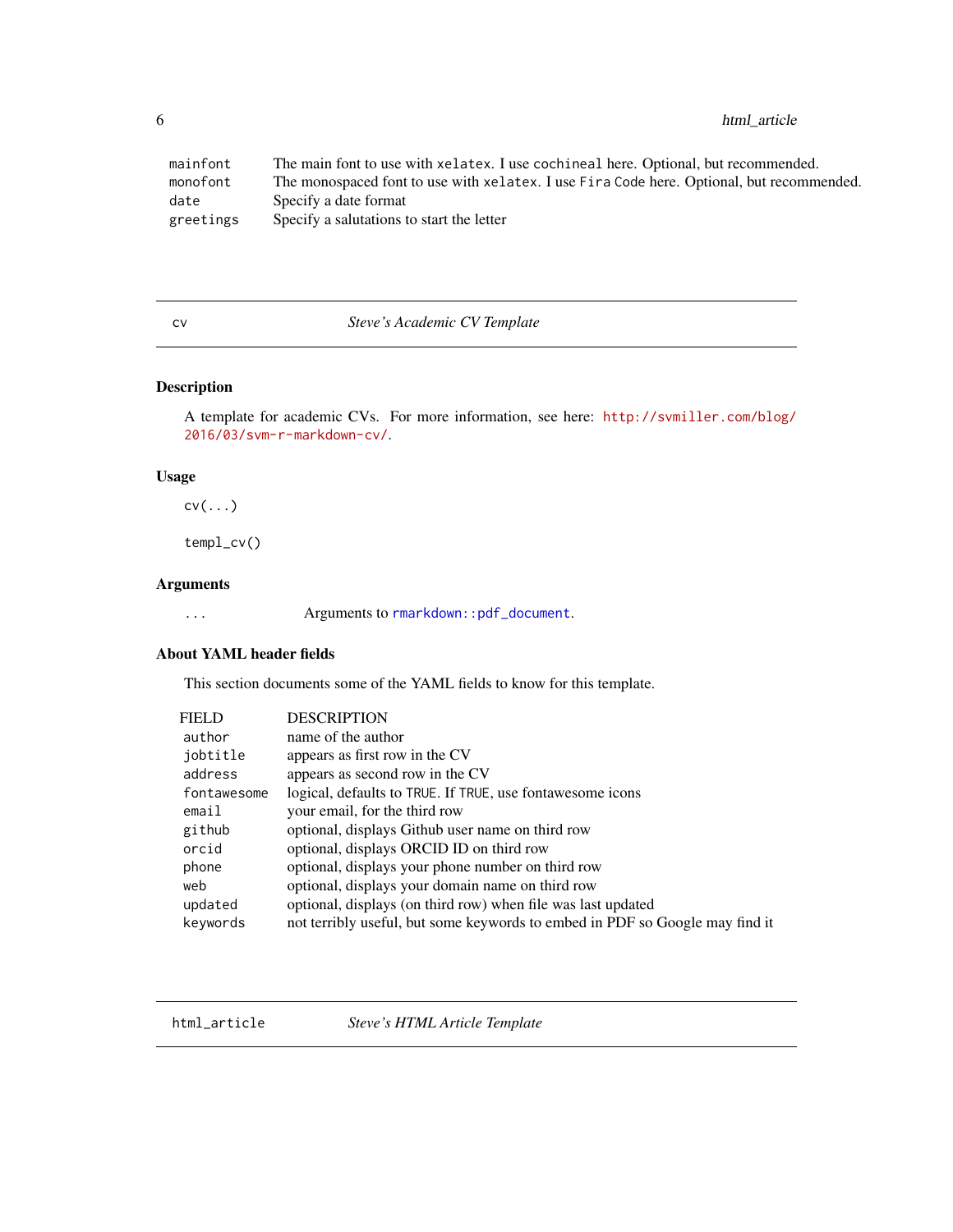#### <span id="page-6-0"></span>memo antico a contra de la contra de la contra de la contra de la contra de la contra de la contra de la contra de la contra de la contra de la contra de la contra de la contra de la contra de la contra de la contra de la

# Description

This is the R Markdown template I added in support of another package, which facilitates the conversion of academic articles to HTML format.

# Usage

```
html_article(...)
```
templ\_html\_article()

# Arguments

... Arguments to [rmarkdown::word\\_document](#page-0-0).

memo *Steve's Memo Template*

# Description

A template for memos. For more information, see here: [http://svmiller.com/blog/2019/06/](http://svmiller.com/blog/2019/06/r-markdown-memo-template/) [r-markdown-memo-template/](http://svmiller.com/blog/2019/06/r-markdown-memo-template/).

#### Usage

 $memo($ ... $)$ 

templ\_memo()

# Arguments

... Arguments to [rmarkdown::pdf\\_document](#page-0-0).

### About YAML header fields

This section documents some of the YAML fields to know for this template.

| <b>DESCRIPTION</b>                                       |
|----------------------------------------------------------|
| name of the author                                       |
| the intended recipient                                   |
| the title of the memo                                    |
| the date of the memo                                     |
| logical. If TRUE, includes MEMORANDUM on top of the memo |
| logical. If TRUE, allows for graphic logo on memo        |
| adjustable with for logo, if graphics: TRUE              |
| position of logo, if graphics: TRUE                      |
| file for logo, if graphics: TRUE                         |
|                                                          |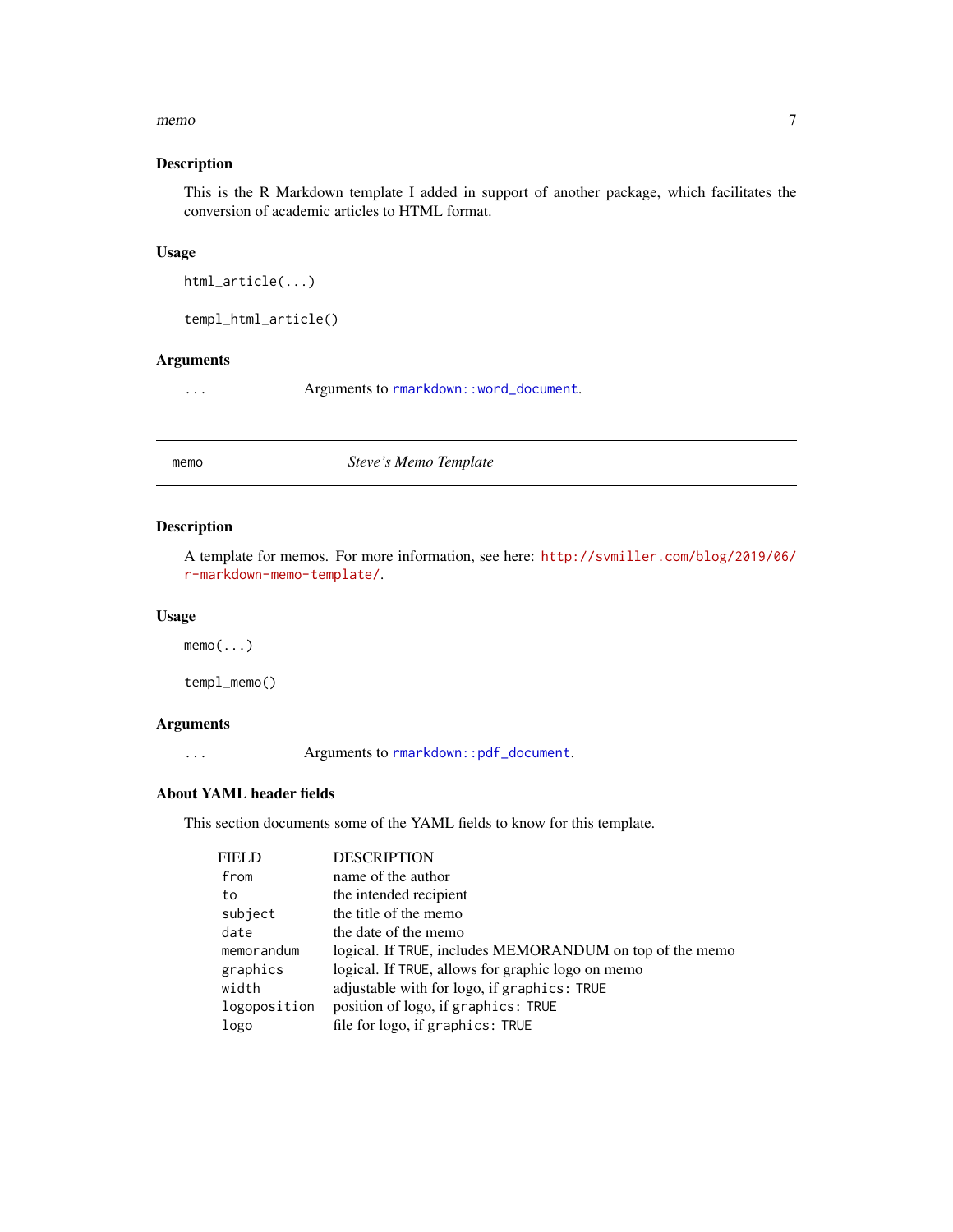<span id="page-7-0"></span>

# Description

A template for non-academic résumés . For more information, see here: [http://svmiller.com/](http://svmiller.com/blog/2020/09/rmarkdown-template-non-academic-resume/) [blog/2020/09/rmarkdown-template-non-academic-resume/](http://svmiller.com/blog/2020/09/rmarkdown-template-non-academic-resume/). Do note that xelatex is functionally required for this template.

# Usage

```
resume(...)
```
templ\_resume()

#### Arguments

... Arguments to [rmarkdown::pdf\\_document](#page-0-0).

# About YAML header fields

This section documents some of the YAML fields to know for this template.

| FIELD        | <b>DESCRIPTION</b>                                                                        |
|--------------|-------------------------------------------------------------------------------------------|
| author       | name of the author                                                                        |
| fontawesome  | logical, defaults to TRUE. If TRUE, use fontawesome icons                                 |
| email        | your email                                                                                |
| location     | your address                                                                              |
| phone        | your phone number                                                                         |
| github       | your Github username (optional)                                                           |
| web:         | your domain name                                                                          |
| twitter      | your Twitter handle                                                                       |
| linkedin     | vour LinkedIn ID                                                                          |
| includephoto | logical, defaults to FALSE. If TRUE, includes photo of you in top-right of document.      |
| myphoto      | file name for your photo, only necessary if include photo: TRUE.                          |
| shift        | shift/adjust photo, defaults to '7in, -.25in' if includephoto: TRUE                       |
| photobigness | how big photo should be, adjust to taste if include photo: TRUE                           |
| photozoom    | adjust zoom on photo, defaults to 20% of textwidth (as LaTeX macro) if includephoto: TRUE |

statement *Steve's Statement Template*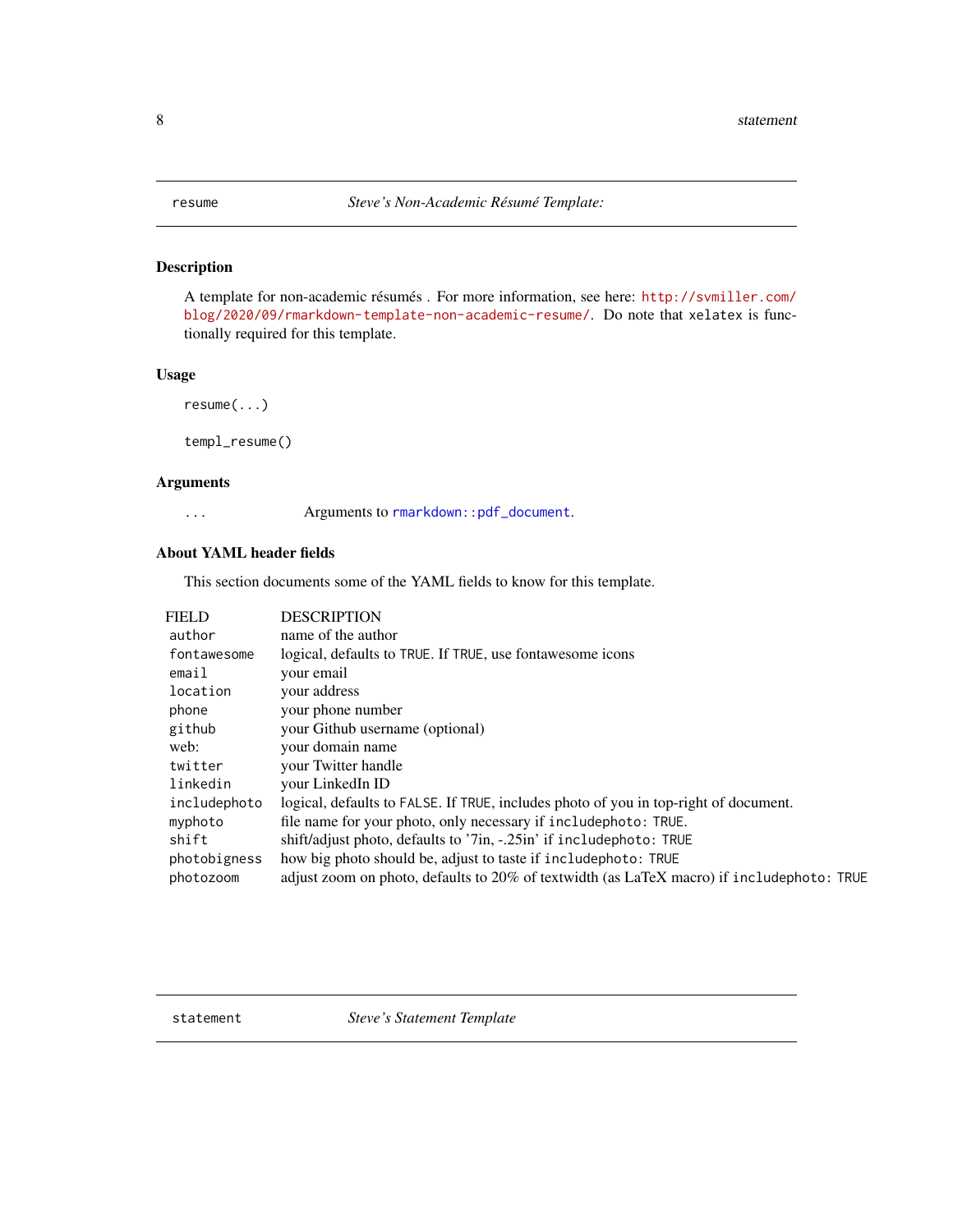#### <span id="page-8-0"></span>syllabus 9

#### Description

A template for what I term "statements." These are things like research statements and teaching statements when I'm applying for jobs or doing end-of-the-semester busy work for the proverbial "ball and chain."

#### Usage

```
statement(...)
```
templ\_statement()

# Arguments

... Arguments to [rmarkdown::pdf\\_document](#page-0-0).

# About YAML header fields

This section documents some of the YAML fields to know for this template.

| FIEL D      | <b>DESCRIPTION</b>                              |
|-------------|-------------------------------------------------|
| title       | title of the document, appears on first row     |
| author      | name of the author, appears on second row       |
| affiliation | institutional affiliation, appears on third row |
| email       | your email, for the fourth row                  |

| svllabus |  |  |  |
|----------|--|--|--|
|          |  |  |  |

syllabus *Steve's Syllabus Template*

#### Description

This is the R Markdown template I use for my syllabi. For a discussion of some of its features, see here: <http://svmiller.com/blog/2016/07/r-markdown-syllabus/>. The skeleton also includes code for a calendar. I discuss this here: [http://svmiller.com/blog/2020/08/](http://svmiller.com/blog/2020/08/a-ggplot-calendar-for-your-semester/) [a-ggplot-calendar-for-your-semester/](http://svmiller.com/blog/2020/08/a-ggplot-calendar-for-your-semester/)

#### Usage

```
syllabus(...)
```

```
templ_syllabus()
```
#### Arguments

... Arguments to [rmarkdown::pdf\\_document](#page-0-0).

About YAML header fields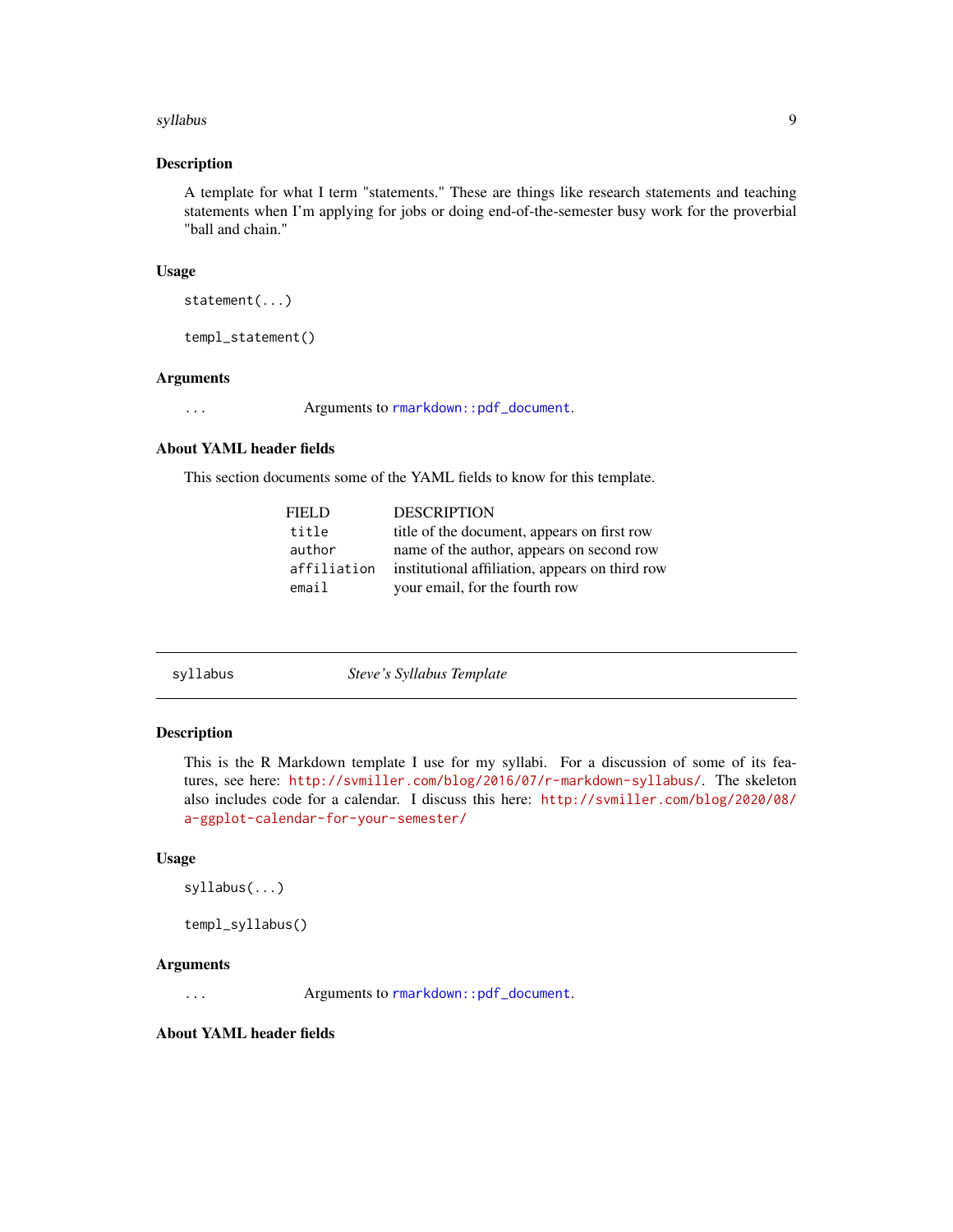| FIELD       | <b>DESCRIPTION</b>                                                                                        |
|-------------|-----------------------------------------------------------------------------------------------------------|
| title       | Title of the class                                                                                        |
| author      | Name(s) of the professor(s)                                                                               |
| date        | The semester                                                                                              |
| email       | Your email. Technically optional, but you really should use it.                                           |
| web         | Class website. Technically optional, but you really should use it.                                        |
| officehours | Your office hours. Technically optional, but you really should use it.                                    |
| office      | Your office location. Technically optional, but you really should use it.                                 |
| classroom   | The classroom location. Technically optional, but you really should use it.                               |
| classhours  | When/for how long the class meets in a given session. Technically optional, but you really should use it. |

word *Steve's Word Manuscript Template*

# Description

This is the R Markdown template I use for journals that insist on Microsoft Word submissions. The functionality is limited, mostly because Microsoft Word is limited. The only real use here is the effective anonymity that emerges in the Word document when the primary workflow is still built around compilation to a LaTeX PDF.

# Usage

word(...)

templ\_word()

# Arguments

... Arguments to [rmarkdown::word\\_document](#page-0-0).

<span id="page-9-0"></span>10 word